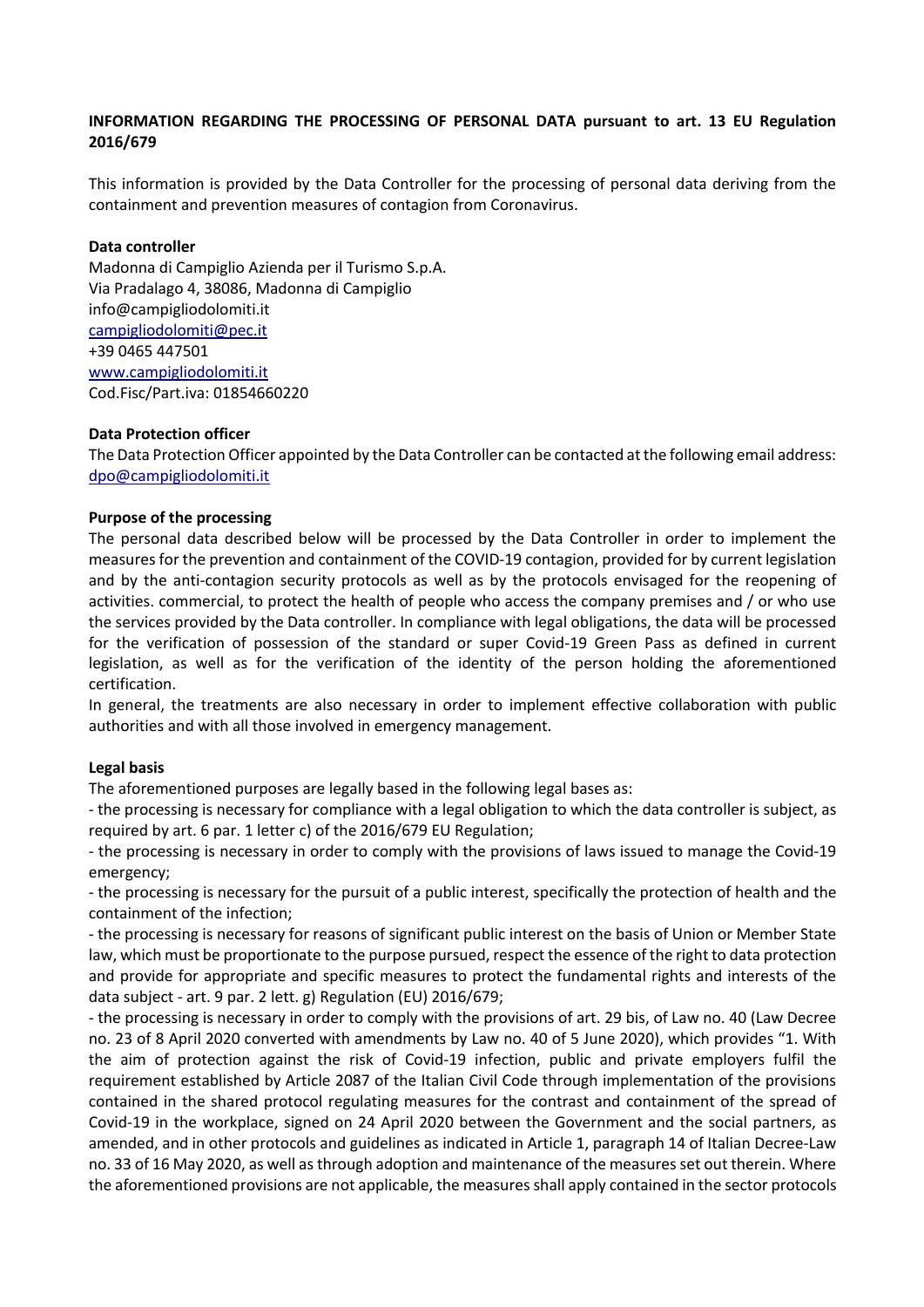or agreements established by the trade-union and employer organisations that are most relevant at the national level." as well as for compliance with national and provincial legislation in force from time to time; - the processing is necessary in order to comply with the "Guidelines for the resumption of economic and

social activities" adopted by the Conference of Regions and Autonomous Provinces

- in general, the data will be processed in compliance with the various provisions relating to the management of the emergency from Covid-19 in force from time to time.

## **Nature of the data processed**

For the pursuit of the purposes described above, the following data may be processed:

- status of validity of the standard Covid-19 Green Pass in the manner prescribed by law (name, surname, date of birth, outcome of verification of the standard Covid-19 Green Pass) and identity of the person holding the certificate;

- identification and contact data (name / surname / telephone or email) of the people present and / or who made the booking;

- any body temperature measurement carried out before entering the company premises and / or for the use of the services provided by the data controller;

- information elements that indicate the absence of risk factors for contagion from Covid-19, such as data relating to the state of health (body temperature level below the threshold of 37.5; the absence of flu symptoms), origin from areas at epidemiological risk; the absence of contacts, in the last 14 days, with subjects who tested positive for COVID-19.

## **Method of checking Green Pass**

The Green Pass must simply be shown at the entrance by individuals who want to access the company buildings (hereinafter "**Customer**") and must be scanned by those appointed to the task exclusively using the specific Covid-19 Verification App provided by the Government, which is used to scan the QR code of the Green Pass, following selection of the type of check from those available on the app (Standard or Super, depending on the type of business of the Data Controller).

Scanning of the Green Pass QR code, with the Standard version of the check, only provides the user performing the check with a positive / negative response: the document holder either does or does not have a valid Green Pass, without any reference to the basis for issue of the Green Pass (vaccine, recovery from Covid-19 or test) nor to its date of expiry.

Scanning of the Green Pass QR code, with the Super version of the check, only provides the user performing the check with a positive / negative response: the document holder either does or does not have a valid Green Pass, without any reference to the basis for issue of the Green Pass (vaccine or recovery from Covid-19) nor to its date of expiry.

If the check with the app gives a positive response, entry is authorised. If the check gives a negative response, entry is refused.

If there are any doubts regarding correspondence of the data (name, surname and date of birth) shown on the app and those presented by the **Customer** (e.g. different age) or in the event of any doubt on the part of the person performing the check regarding the identity of the **Customer**, the **Customer** will be asked to show their ID.

The Green Pass is not requested:

- for individuals outside the age range for the vaccine roll-out (under 12).
- for individuals excluded from the vaccine roll-out on the basis of appropriate medical certification issued in line with the criteria established by the Italian Ministry of Health, which should be presented at the time of entry and checked by the appointed personnel.

#### **Mandatory or optional nature of the provision**

In case of refusal by the data subject to submit the data prescribed by law, it will not be possible to allow access to the premises and / or allow the use of the services for which the same provides for the obligation of prior verification of the certificate (differing depending on the type of business of the Data Controller) and identity of the holder. In general, failure to provide the data requested and described above may result in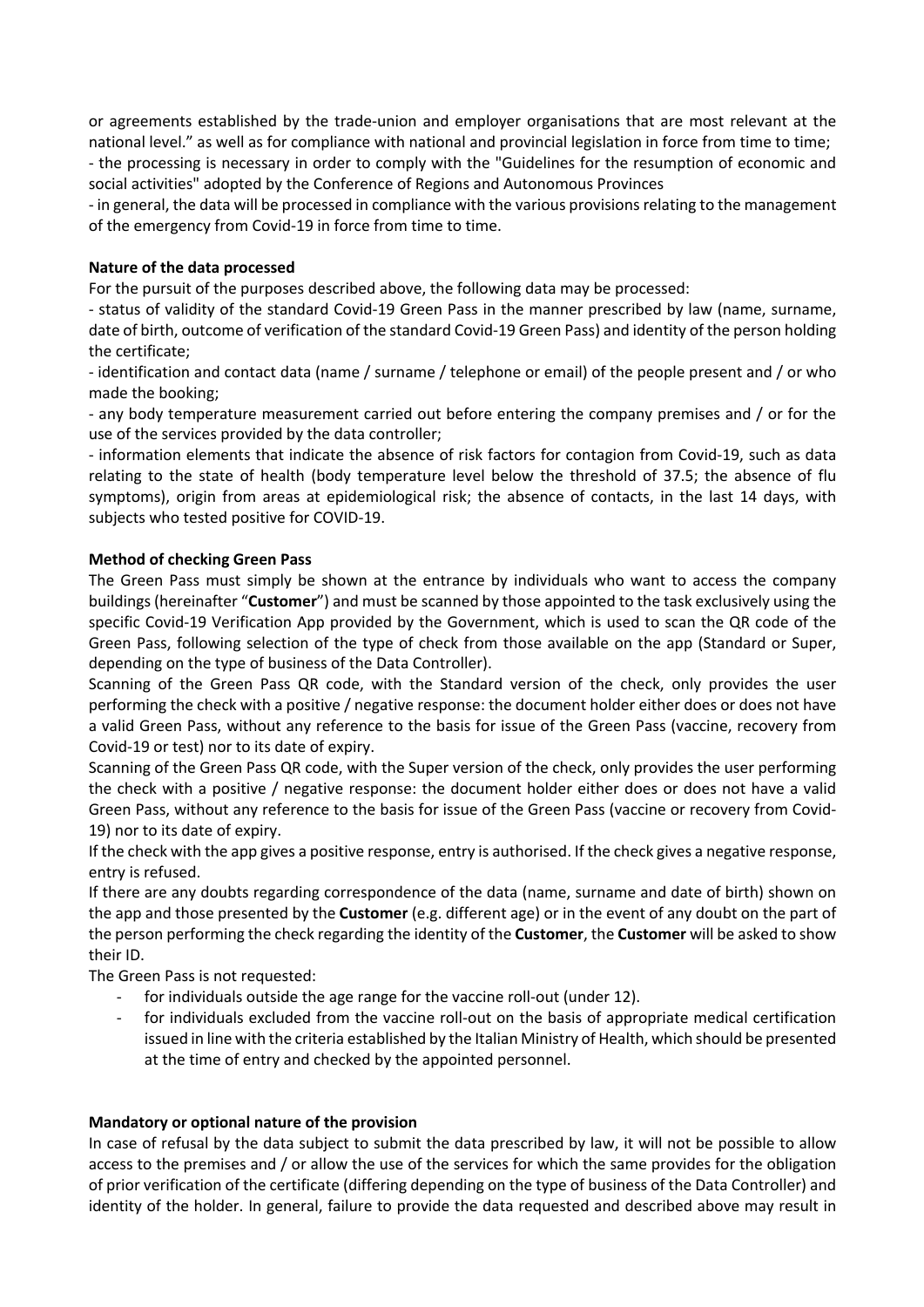the inability to use the services offered and / or organised by the Data Controller and / or access to the premises.

## **Data recipients**

The personal data provided are processed by the employees of the data controller specifically authorized for this and / or by third parties who provide specific services or carry out activities connected, instrumental or supportive to those that are the subject of the functions of the data controller, with whom specific stipulated layers are contracts pursuant to art. 28 of EU Regulation 2016/679. The updated list of external data processors can be consulted at the offices of the Data Controller.

The data could be requested by the competent Authorities for the purpose of checking compliance with the obligations imposed by the legislation.

The data could be communicated or requested by the competent health authority for the purpose of safeguarding the health of the workplace, as well as to other public or private entities, as required by the legislation on the management of the COVID19 emergency.

#### **Methods used to process personal data**

In accordance with the provisions of art. 5 of the Regulation, the Personal Data subject to processing are:

• processed in a lawful, correct and transparent manner towards the datat subject;

• collected and recorded for specific, explicit and legitimate purposes, and subsequently processed in terms compatible with these purposes;

• adequate, relevant and limited to what is necessary with respect to the purposes for which they are processed;

- accurate and, if necessary, updated;
- processed in such a way as to guarantee an adequate level of security;

• stored in a form that allows the identification of the datat subject for a period of time not exceeding the achievement of the purposes for which they are processed.

The treatment will be carried out both with manual and / or IT and telematic tools with organizational and processing logics strictly related to the purposes themselves and in any case in such a way as to guarantee the security, integrity and confidentiality of the data in compliance with the organizational and physical measures. and logic provided for by the provisions in force.

#### **Data transfer abroad**

For the purposes indicated above, the Personal Data will be processed within the European Economic Area (EEA). Should they be transferred to Third Countries, in the absence of an adequacy decision by the European Commission, the provisions of the applicable legislation on the transfer of Personal Data to third countries will be respected, such as the Standard Contractual Clauses provided by the European Commission.

#### **Data retention**

Unless otherwise provided for by current legislation, the data relating to the verification of the Covid-19 green certification will not be stored.

The other personal data indicated above will be kept until the end of the state of emergency provided for by the competent public authorities. The data relating to the list of individuals present in addition to the date of presence in the company premises and / or presence for the use of the services provided by the Data